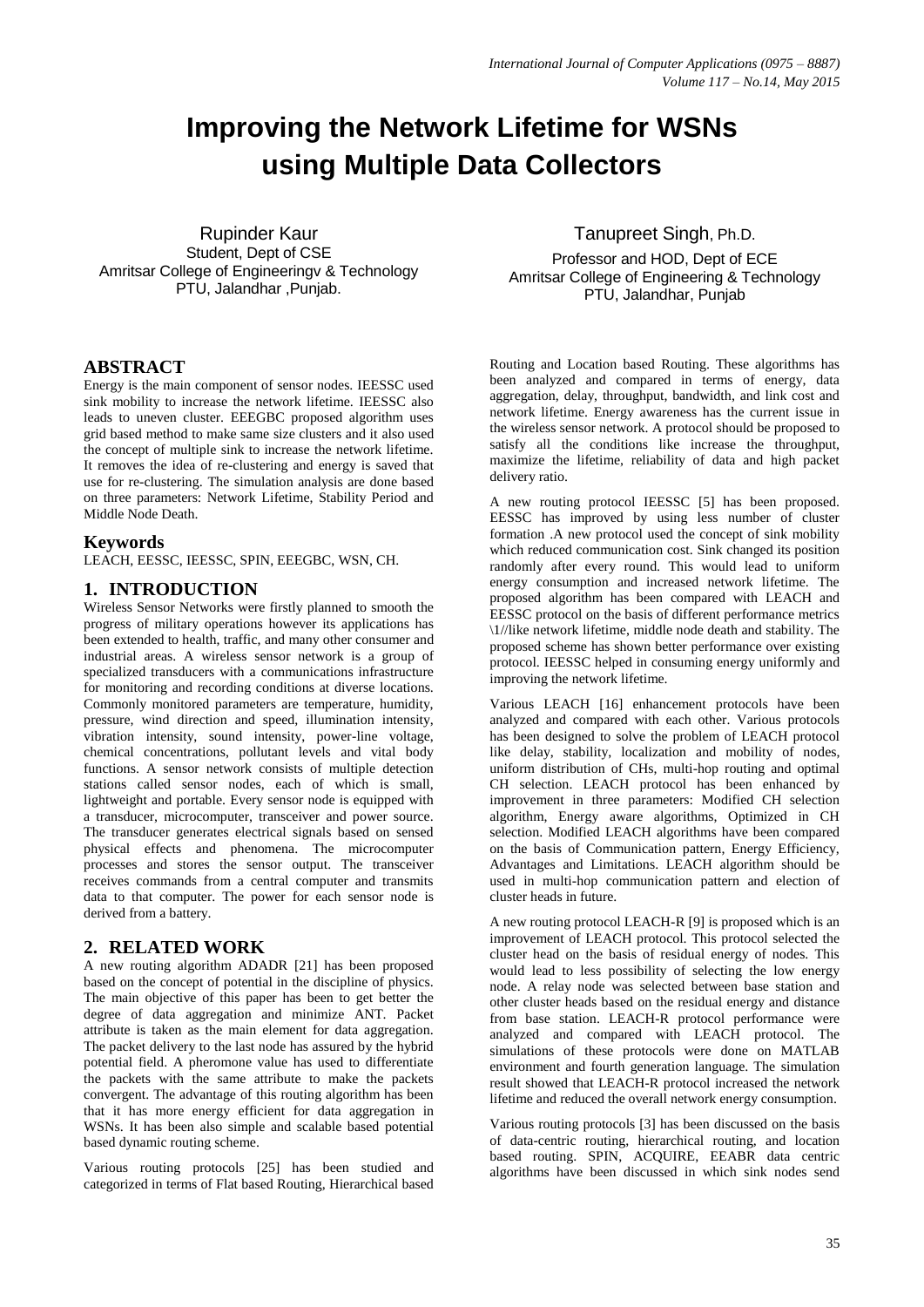queries to certain regions to collect the data and attributebased naming has used to specify the property of data. Hierarchical based routing protocols are divided into basically two approaches: Clustering approach and Tree based approach. LEACH and HEED protocols has discussed from clustering approach. PEGASIS has discussed fro tree based routing approach.GAF and GEAR Location-based routing protocols has discussed. All the routing protocols have same objectives to maximize the lifetime of network. This paper concluded that energy efficient routing protocol for mobile wireless sensor networks should be proposed in future.

A new routing protocol [23] based on hierarchical and cluster has been proposed. Sink and sensor node was movable in this protocol. This protocol worked in two phases: Setup Phase and Data Forwarding Phase. Initially entire sensor environment has been divided into clusters. In each cluster, there were two cluster head, one gateway node, and ordinary sensor nodes. The simulation of protocol has been implemented in NS2 simulator and result was compared with Cluster based routing protocol. The performance of proposed routing protocol has been considered in terms of Throughput, Network Life Time, average energy consumption and Average Control Overhead. The energy efficiency and performance of proposed protocol has been better than CBR protocol.

An energy efficient routing protocol Equalized Cluster Head Election Routing Protocol (ECHERP) [28] has been proposed. The current and future estimated remaining energy of the nodes are considered to make the cluster head in every round. The main purpose of using energy for making cluster head is to increase the lifetime of a network. At every round, the Gaussian elimination algorithm used to calculate the energy consumed in the network and reduce the overall energy consumption in the network. ECHERP also used the multihop routing scheme to force the data send backward to the base station. ECHERP is analyzed and compared with earlier protocol like LEACH, PEGASIS and BCDCP through simulation in terms of last node depletion time and first node depletion time. This algorithm could be expanded in terms of QoS and time constrictions.

An energy-efficient competitive clustering algorithm[11] has been proposed for wireless sensor networks using a controlled mobile sink. Sensor nodes has effectively organize by clustering algorithm and controlled mobile sink lead to lessen the problem of energy holes and hot spot problem.NP-hard problem has used to select the optimal moving trajectory for sink nodes. This algorithm [11] has changed the cluster head in each round and selected the cluster head based on their range and remaining energy. Sink has mobile in nature as compares to fixed nature. The sink node has moved in predefined path at certain speed and stayed at park position to collect the data packets. The simulation has done on MATLAB environment to analyze the performance of an energy-efficient competitive clustering algorithm and compared with predefined algorithm LEACH. The simulation result has showed better performance than LEACH algorithm.

AOMDV has been used to transfer the data [30] from sink node to destination node by using multiple paths. In this protocol, sink node was static and all other nodes were movable in nature. Due to static nature of sink, energy consumption was reduced because of less overhead. The simulation of energy efficient routing protocol was done on NS2 simulator in the Linux environment. The performance of this protocol was analyzed and compared with Ad Hoc on Demand Distance Vector Routing Protocol in terms of energy

consumption, throughput, packet delivery ratio, total dropped packet, and average end to end delay. The result of simulation proved that it consumed less energy and given high throughput.

In this paper has proposed An Energy Efficient Level Based Clustering Routing Protocol[19] for Wireless Sensor Networks for increasing the lifetime of networks. The entire network has divided into annular rings based upon various power levels at base station and each ring having various sensor nodes. In each cluster head has been selected based upon the value of remaining energy and distance from the base station. The mathematical formulae has also used for selecting the cluster head. The developed model has simulated on MATLAB environment. The result of this protocol was analyzed and compared with LEACH protocol. The simulation result showed that it reduced the energy consumption of CH, reduced the number of clusters, and increased the lifetime of network.

A distributed algorithm [8] with multiple dynamic sink is proposed to improve the lifetime of a network and to minimize the transmission delay form source node to destination sink nodes. Multiple dynamic sinks are used to aggregate the data and receive the data from all sensors. A linear programming model is proposed to reduce the overall energy consumption of a network. MATLAB simulation of this protocol proved that the lifetime of a network is increased. Multiple dynamic sinks reduced the delay in the network and increased the cost of multiple dynamic sinks at a very small rate in comparison with single mobile and static sink. This algorithm could be expanded for reliability and recovery factors in large wireless sensor networks.

The problem of imbalanced energy consumption by nodes has been removed by proposing a cluster based routing protocol with nonuniform node distribution. A competition range used by EDAC [10]to make cluster head .Cluster head has chosen from neighbor nodes list which have highest residual energy. Cluster head send the Hello messages to nodes in competition range for making the equal size of clusters. Inter cluster communication and intra cluster communication used for balancing the energy consumption in dense areas. Simulation has performed on NS2 simulator to see the network lifetime in randomly deployed nodes and nonuniformly distributed nodes. This algorithm has compared with LEACH protocol. It has increased the network lifetime in both scenarios.

Routing protocols has been surveyed based on data communication approach. A new simple and effective scheme [27] is proposed. Energy efficiency and node failure are the two main factors which are considered in this algorithm. In this scheme, cluster coordinators are used to calculate intercluster manage and transmit the data between these clusters. This increased the network lifetime and balanced the energy consumption in the network. This scheme should be used for mobile infrastructure in sensor networks. Inter-cluster communication should be optimized by taking specific measures in future.

A distributed clustering algorithm[4] has been proposed based on the hop distance to the data sink for balancing the node lifetimes and reducing the energy consumption of the network. A simple energy-efficient multihop data collection algorithm has also been proposed and used to estimate the effectiveness of the energy-efficient clustering and determine the end to end consumption of this protocol. Energy-efficient clustering has suitable for energy conservation data collection protocol. The performance of this protocol has been compared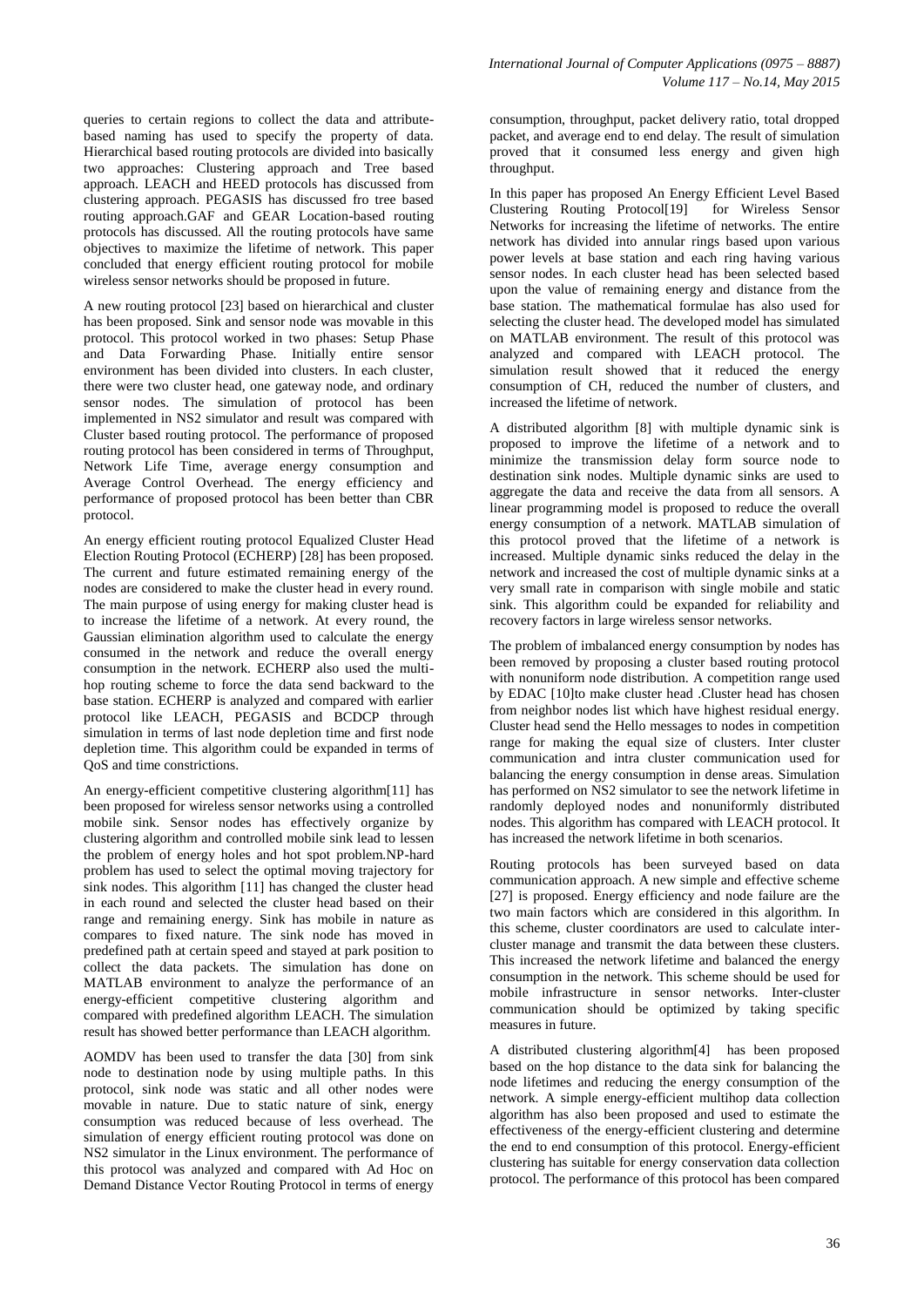and analyzed with HEED and UCR algorithms by simulating on MATLAB environment. The network lifetime has increased and balanced energy nodes.

Various challenges and design issues in Wireless Sensor Networks [7] are discussed. Various types of routing protocols are surveyed in terms of different categories like Negotiations based, Multipath based, Query based, Location based, Cluster based, Flat based .Few Protocols are also discussed belonging to these categories. Energy consumption and network lifetime are the main issues in Wireless Sensor Networks routing. Security, Quality of Service and node mobility are the issues which should discussed in future.

A new energy efficient routing protocol Weighted Election Protocol (WEP)[17] has been proposed. Chain routing algorithm with clustering scheme to improve the stable period and energy consumption used in wireless sensor network under heterogeneous environment.WEP has compared with LEACH, SEP ,and HEARP. It has better performance than these protocols in terms of network lifetime and stability period, and it has proved by simulation. The drawback of this protocol has that Longley stability period consumed extra energy on setting up heterogeneous environment.

An adaptive clustering strategy[6] has been proposed to elect the cluster heads and next heads in wireless sensor networks. The remaining energy and average energy of each cluster has taken to select the cluster head and next head of each cluster. The cluster head of each cluster has changed dynamically and sensor node with the highest remaining energy has selected to become a cluster head. The simulation of adaptive decentralized re-clustering protocol has done on OMNET++ simulator. The performance of proposed protocol has compared and analyzed with LEACH-C protocol. In single hop communication mode, highest energy consumption due to distance between sensor node and base station. In multihop communication mode, there has highest load of relaying packets on sensor nodes due to closer distance between base station and sensor nodes. This protocol could be extended to find the optimum communication in single hop and multihop clusters.

# **3. IEESSC**

Improved energy efficient semi-static routing clustering protocol used clustering for energy saving. Energy is improved by reducing communication cost for re-clustering. This protocol uses semi static sink to reduce the communication cost. Sink changed the position randomly

after each round. This leads to uniform energy consumption and increase network lifetime. This scheme used following steps:

- 1. Initially network is initialized by sending activation packet and every node in a network assumes itself as a cluster.
- 2. Clusters are formed by using distance and residual energy.
- 3. Cluster Head are chosen from the cluster with highest energy and it changes after each round.
- 4. CH aggregates the data send from the cluster node and send it to the sink.
- 5. After each round sink changed its position randomly so that energy consumption is uniform.
- 6. If each round CH has not sufficient energy, then reclustering is done.

# **4. EEEGBC**

Enhanced energy efficient grid based routing clustering protocol also used the clustering method to decrease the communication cost. The clustering is done on the basis of grid. The whole area is divided into grid and the nodes are presented in one grid represents one cluster. EEEGBC used subsink in each cluster instead of cluster head. The grid based clustering removes uneven cluster problem and it also removes the concept of re-clustering because it uses subsink. The subsink aggregates the data and send to the main sink.

The proposed scheme has following steps:

Step 1. Deployment of the nodes.

Step 2. Division of the network into the clusters.

Step 3. Placement of the multiple sink node in the clusters.

Step 4. Broadcasting of the hello messages by sink nodes to the cluster members.

Step 5. Formation of the route from the sink node to the destination.

Step 6. Source sends data to the respective sink nodes.

Step 7. Subsink aggregates the data and send to main sink. It continues until the last node alive.



**Fig 3.1: EEEGBC Network**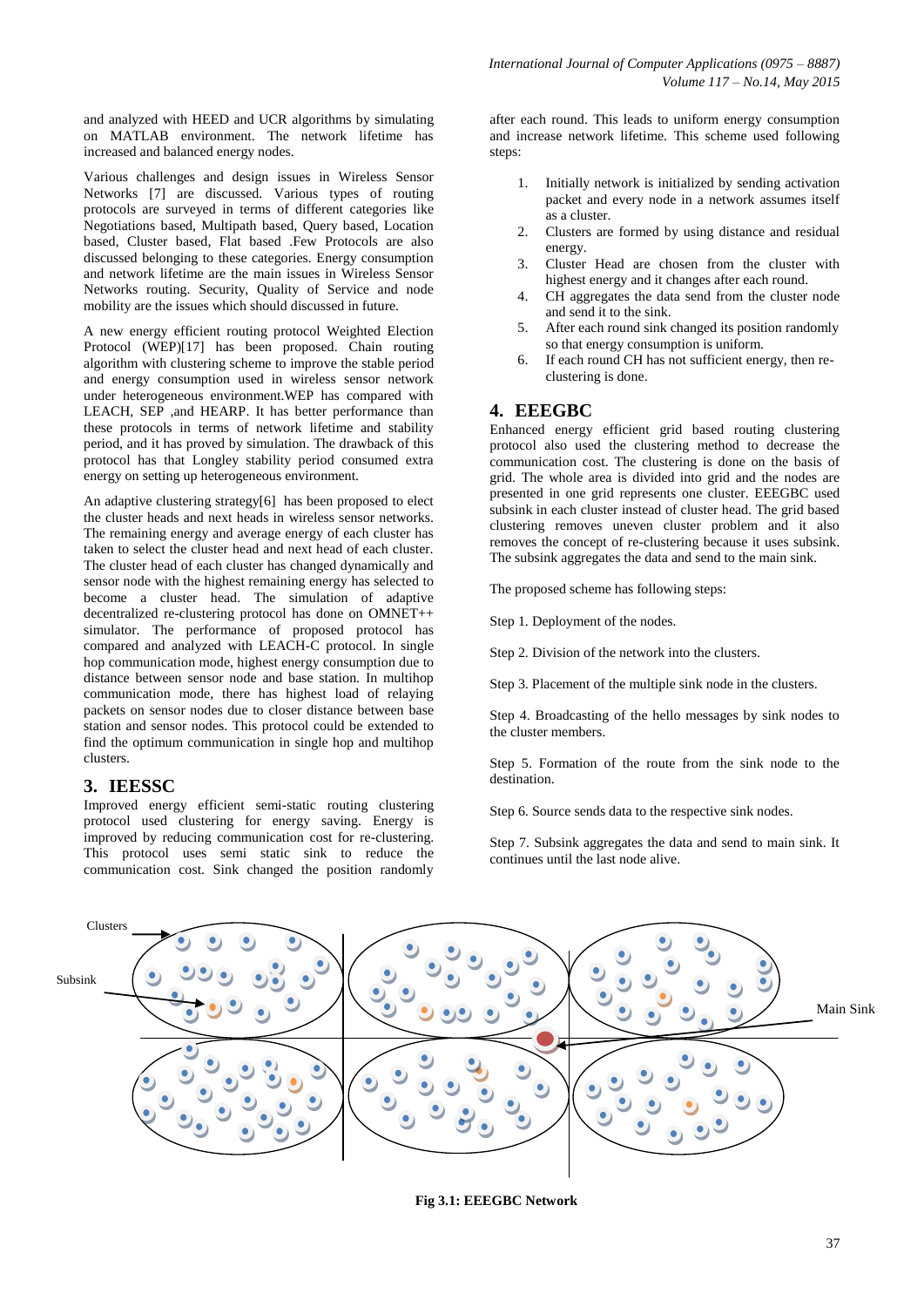# **4. SIMULATION AND ANALYSIS**

In this section, the proposed method has been simulated in Network Simulator  $\overline{2}$  (NS2.35) and the simulation results are presented. The operating system is windows 7. NS2 is not supported by windows environment so VMware workstation is installed to provide the virtual environment for the installation of Ubuntu. The simulation parameters are that are used for experiment are listed in Table 1.

| <b>Parameter</b>             | <b>Value</b>       |
|------------------------------|--------------------|
| Simulator                    | NS2.35             |
| Channel                      | Wireless Channel   |
| Propagation Model            | Two Ray Ground     |
| No. of nodes                 | 56                 |
| Dimensions of Simulated Area | 1000m X 1000m      |
| Oueue                        | Drop Tail          |
| Antenna                      | Omni-Directional   |
| <b>Routing Protocol</b>      | <b>AODV</b>        |
| <b>Energy Model</b>          | Radio Energy Model |
| <b>Initial Energy</b>        | 20J                |

# **4.1 PERFORMANCE METRICES**

We have three metrices to evaluate the performance of proposed scheme.

#### *4.1.1 Stability Period*

It is the time interval from the start of the operation until the first node death.

#### *4.1.2 Middle Node Death*

It is the time when half of the nodes got death.

#### *4.1.3 Network Lifetime*

It is the time interval from the start of the operation until the last node alive.

# **5. SIMULATION RESULTS**

Following are the simulation results of proposed scheme based upon above stated performance metrics.

# **5.1 Stability Period**

The Stability Period of the proposed scheme is analyzed with respect to time. The first node dies at the time 52.941788ms with energy 0.275804 after the simulation starts.



#### **Fig 5.1 Stability Period**

## **5.2 Middle Node Death**

The Middle Node Death analysis of the proposed scheme is analyzed with respect to time. After the simulation starts, the first half of the nodes (21 nodes) get dies at the time 59.2166ms.



**Fig 5.2 Middle Node Death**

# **5.3 Network Lifetime**

The Network Lifetime of the proposed scheme is analyzed with respect to time. After the simulation starts, the last node dies at the time 61.0274ms.



# **6. CONCLUSION AND FUTURE WORK**

In this work we have analyzed the performance of the network under the use multiple sinks that are used for collecting the data from the network. The proposed scheme's performance calculated in terms of network lifetime, middle node death and stability period. In the future work, the above scheme can be implemented on large networks.